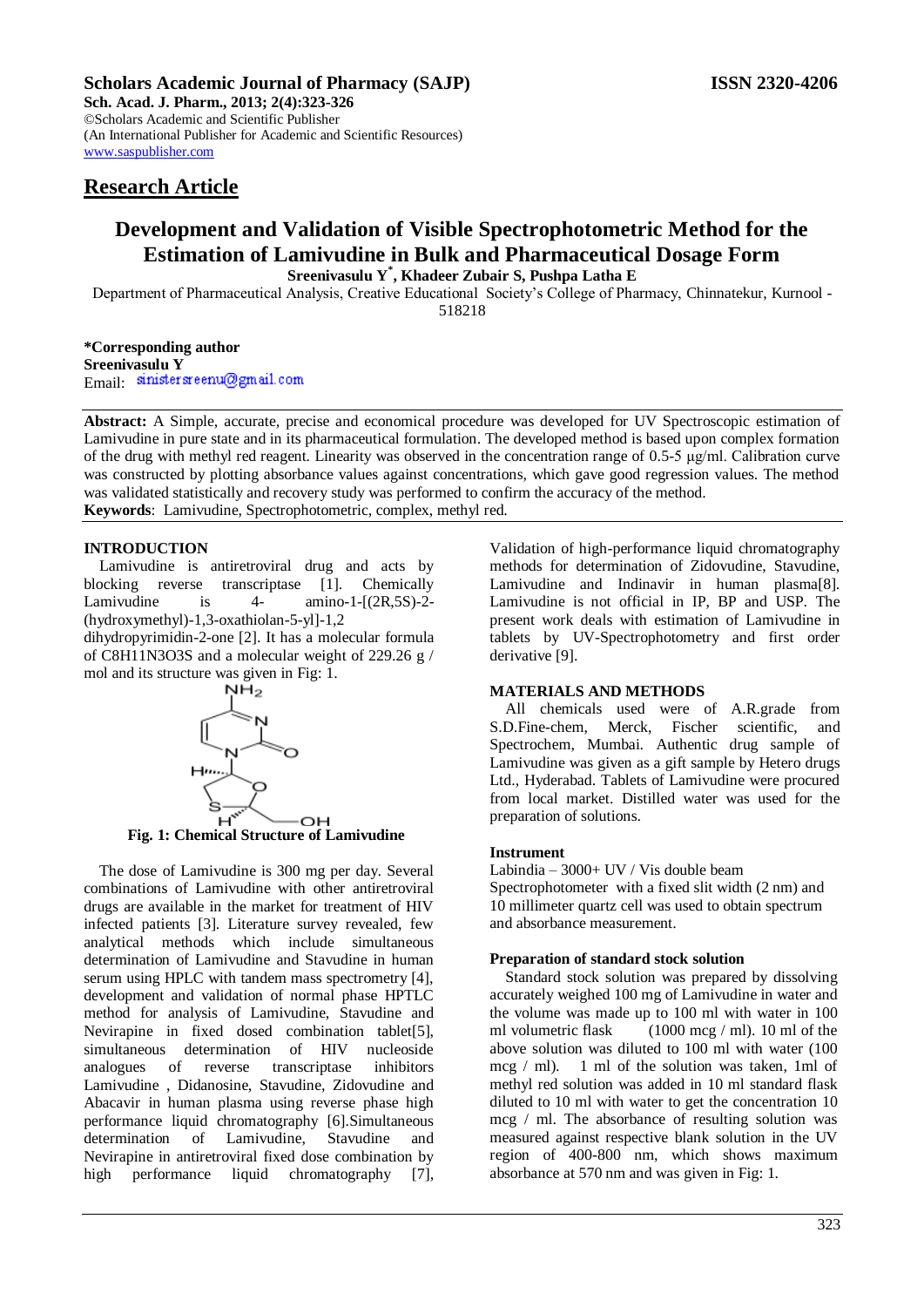#### **Preparation of standard curve**

Aliquots of standard solution of Lamivudine ranging from  $0.5 - 5.0$  ml  $(1 \text{ ml} = 100 \text{ mcg})$  were transferred into a series of 10 ml volumetric flasks. 1ml of methyl red solution was added and the volume in each flask was made up to 10 ml with water and the absorbances were measured at 570 nm against solvent blank and the absorbance values were shown in Table: 2. The obtained absorbance values are plotted against the concentration of Lamivudine to get the calibration graph and were represented as Fig: 2. The concentration of the unknown sample was determined from the calibration graph. The regression equation and correlation coefficient were determined and are given in Table: 3.

#### **Sample preparation of Lamivudine**

20 tablets of Lamivudine were weighed, powdered in glass mortar and the powder equivalent to 100 mg of Lamivudine was weighed accurately and transferred into a 100 ml standard volumetric flask. The contents were dissolved in water. This solution was filtered through (0.45µ ) Whatmann filter paper. 1 ml of the filtrate was diluted to 10 ml with water to get the solution of 100 mcg / ml. To aliquot of 1 ml of test solution, 1ml of methyl red solution was added was diluted to 10 ml with water in 10 ml standard volumetric flask to produce the concentration 10 mcg / ml.

## **Validation of Spectrophotometric method**

Accuracy was determined by recovery studies. The recovery studies were carried out by adding the known amount of Standard Lamivudine drug to the sample solution of the capsules. Precision for assay were determined by repeatability, interday, intraday precision for drug (each in three replicate). Ruggedness studies were carried out by changing the analysts.

## **Limits of detection (LOD) and limits of quantitation (LOQ)**

The LOD and LOQ of Lamivudine are determined by using calibration standards. Value of LOD is determined by using the formula: 3.3ơ/S And the value of LOQ is determined by: 10ơ/S , where 'ơ ' is the standard deviation of the y intercept of the regression equation and 'S' is the slope of calibration curve.

# **RESULTS**

**Table 1: Results of calibration curve at 570 nm for Lamivudine by UV Spectroscopy**

| Sl. No. | Conc. (mcg / | <b>Absorbance at 540</b> |  |
|---------|--------------|--------------------------|--|
|         | ml)          | nm                       |  |
|         | 0.5          | 0.289                    |  |
| 2       |              | 0.313                    |  |
| 3       | 1.5          | 0.328                    |  |
|         | 2            | 0.350                    |  |
| 5       | 2.5          | 0.368                    |  |
|         | 3            | 0.389                    |  |
|         | 3.5          | 0.408                    |  |
|         |              | 0.428                    |  |



**Fig: 2 Spectra of Lamivudine at 570 nm**



**Fig. 3: Calibration curve of Lamivudine**

**Table 2: Shows Optical Characteristics of Lamivudine**

| <b>Parameter</b>                                                          | UV method              |
|---------------------------------------------------------------------------|------------------------|
| $\lambda_{\text{max}}$ (nm)                                               | 570                    |
| Beer's law limits (mcg /<br>ml)                                           | $0.5 - 5.0$            |
| Sandell's sensitivity (mcg /<br>$\text{cm}^2$ -0.001 absorbance<br>units) | 0.0182                 |
| Regression equation $(Y^*)$                                               | $Y = 0.0388X - 0.2717$ |
| Slope(b)                                                                  | 0.0388                 |
| Intercept (a)                                                             | $+0.2717$              |
| Correlation coefficient( $r^2$ )                                          | 0.9992                 |
| % $RSD**$                                                                 | $< 2\%$                |
| Limit of detection (mcg $/$<br>ml)                                        | 0.120                  |
| Limit of quantitation (mcg<br>$\mbox{/}$ ml)                              | 0.364                  |

 $Y=bX + a$  where X is the concentration of Lamivudine in mcg/ml and Y is the absorbance at the respective  $\lambda_{\text{max}}$ . \*\*Average of six determinations.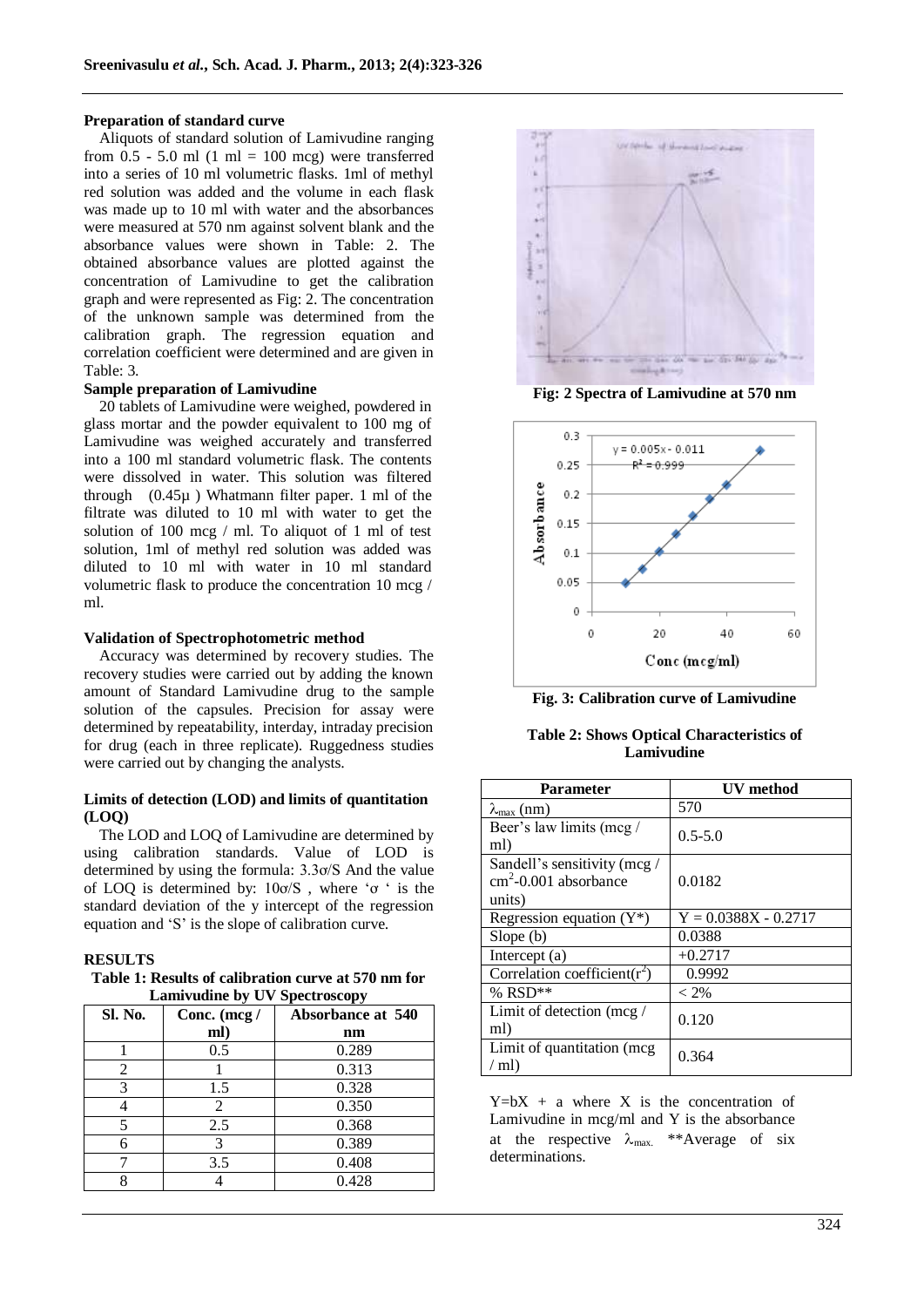**Table 3: Assay of Lamivudine formulation**

| <b>SI</b> | Form<br>ulatio<br>n | Label<br>claim<br>(mg/ta | Amount<br>found (mg)<br>$(n=3)$ | Assay  | $\%$ R<br><b>SD</b> |
|-----------|---------------------|--------------------------|---------------------------------|--------|---------------------|
| 0         |                     | $\mathbf{b}$             | $Mean \pm SD$                   |        |                     |
|           | Epivir              | 300                      | $30.003 \pm 0.05$               | 99.51% | 1.08                |
|           |                     |                          |                                 |        |                     |

**Table 4: Determination of Accuracy results for Lamivudine at 570 nm**

| <b>Brand</b> | Amount | Amount                   | Amount           | $\frac{0}{0}$          |
|--------------|--------|--------------------------|------------------|------------------------|
| name         | of     | of drug                  | <b>Recovered</b> | <b>Recovery</b>        |
|              | sample | added                    |                  | $\pm$ SD <sup>**</sup> |
|              | (mcg)  | (mcg)                    |                  |                        |
|              | ml)    | ml)                      |                  |                        |
| Epivir       | 10     | 4.5                      | 0.447            | $99.32 \pm$            |
|              |        |                          |                  | 0.001414               |
| Epivir       | 10     | $\overline{\phantom{0}}$ | 0.463            | $99.56 \pm$            |
|              |        |                          |                  | 0.001414               |
| Epivir       | 10     | 5.5                      | 0.471            | $99.78 \pm$            |
|              |        |                          |                  | 0.001414               |

**Table: 5 Determination of Precision results for Lamivudine at 570 nm**

| Conc.      | <b>Inter-day</b> | $\frac{0}{0}$ | Intra-day        | $\frac{0}{0}$ |
|------------|------------------|---------------|------------------|---------------|
| (mcg/ml)   | <b>Absorbanc</b> | <b>RSD</b>    | <b>Absorbanc</b> | <b>RSD</b>    |
|            | e Mean $\pm$     |               | Mean $\pm$<br>e  |               |
|            | $SD^*$           |               | $SD**$           |               |
| <b>LOC</b> | $0.311 \pm$      | 0.45          | $0.313 \pm$      | 0.45          |
| (1mcg/ml)  | 0.001414         | 4             | 0.001414         |               |
| <b>MQC</b> | $0.367 \pm$      | 0.38          | $0.368 \pm$      | 0.38          |
| (2.5mcg/m) | 0.001414         |               | 0.001414         |               |
|            |                  |               |                  |               |
| <b>HQC</b> | $0.446 \pm$      | 0.31          | $0.447 +$        | 0.31          |
| (4.5mcg/m) | 0.001414         |               | 0.001414         | 6             |
|            |                  |               |                  |               |

\*\*Average of six determinations.

### **DISCUSSION**

The absorption spectral analysis shows the  $\lambda_{\text{max}}$  of Lamivudine at 570 nm. The calibration curve was obtained for a series of concentration in the range of 0.5 - 5 mcg/ml. It was found to be linear and hence, suitable for the estimation of the drug. The slope, intercept, correlation coefficient and optical characteristics are summarized in Table 2. Regression analysis of Beer's law plot revealed a good correlation. The effects of various excipients generally present in the tablet dosage form of Lamivudine were investigated. The results indicated that they did not interfere in the assay in amounts far in excess of their normal occurrence in it. The proposed method was validated as per the ICH guidelines. The precision was measured in terms of repeatability, which was determined by sufficient number of aliquots of a homogenous sample. The % RSD was found to be within the limits. This showed that the precision of the method is satisfactory. The

recovery technique was performed to study the accuracy and reproducibility of the proposed method. For this, known quantities of the Lamivudine solution was mixed with definite amounts of pre-analyzed formulations and the mixtures were analyzed. The total amount of Lamivudine was determined by using the proposed methods and the amount of added drug was calculated by the difference. The % RSD was less than  $\pm$  2.0. This showed that the recoveries of Lamivudine by the proposed methods are satisfactory and the results are shown in Table 3 & 4. Limit of detection (LOD) and Limit of quantitation (LOQ) were determined by the proposed method. Thus it can be concluded that the methods developed in the present investigation are simple, sensitive, accurate, rapid and precise. Hence, the above said method can be successfully applied for the estimation of Lamivudine in pharmaceutical dosage form.

#### **REFERENCES**

- 1. Sean CS; The complete drug reference. In: Sean  $CS$ , editor.  $35<sup>th</sup>$  edition. London: Pharmaceutical Press, 2009
- 2. Maryadele J, Neil O, editor; The Merck Index,  $14<sup>th</sup>$ edition, Published by Merck and Co, White House Station, NJ, USA, 2006.
- 3. http://aidsinfo.nih.gov/drugs/285/lamivudine-- zidovudine/0/professional
- 4. Kenney KB, Wring SA, Carr RM, Wells GB; Simultaneous determination of Lamivudine and Stavudine in human serum using HPLC with tandem mass spectrometry. Journal of Pharmaceutical and Biomedical Analysis, 2000; 22: 867-838.
- 5. Shewiyo DH, Kaale E, Ugullum C, Sigonda MN, Smeyers-Verbeke J, Vander HY; Development and validation of normal phase HPTLC method for analysis of Lamivudine, Stavudine and Nevirapine in fixed dosed combination tablet. Journal of Pharmaceutical and biomedical analysis, 2011; 31: 445-450.
- 6. Verweij VW, Aarnoutse RE, Burger DM; Simultaneous determination of HIV nucleoside analogues of reverse transcriptase inhibitors Lamivudine, Didanosine, Stavudine, Zidovudine and Abacavir in human plasma using reverse phase high performance liquid chromatography, Journal of Chromatography B, 2005; 816: 121-129.
- 7. Kapoor N, Khandavilli S, Panchaghula R; Simuleteneous determination of Lamivudine, Stavudine and Nevirapine in antiretroviral fixed dose combination by high performance liquid chromatography. Analytica Chimica Acta, 2006; 570, 41-45.
- 8. Tarinas A, Tápanes RD, Ferrer G, Pérez J; Validation of high-performance liquid chromatography methods for determination of Zidovudine, Stavudine, Lamivudine and Indinavir in human plasma. Farmacia Hospitalaria, 2007; 31(4) : 243-247.